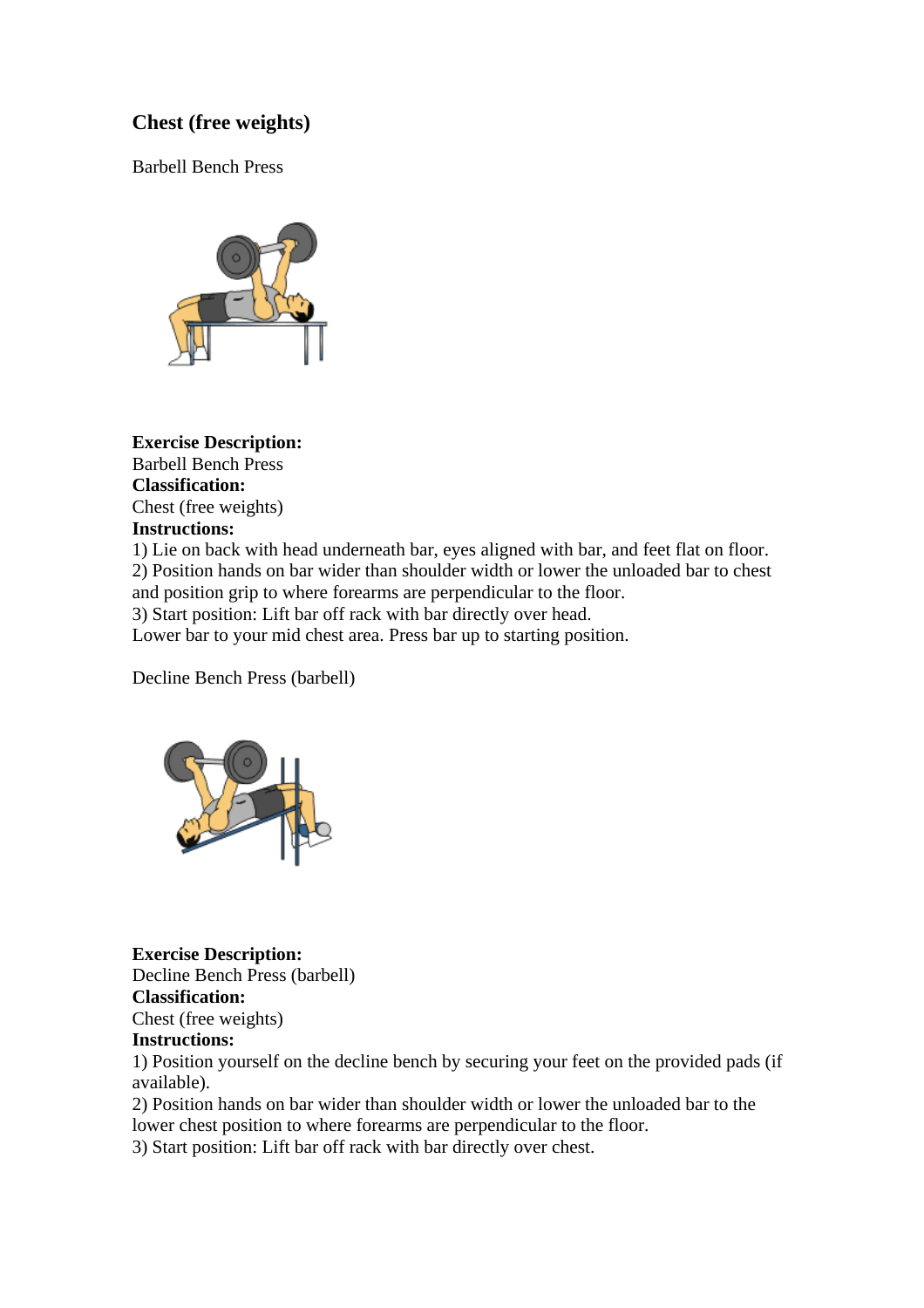4) Lower bar to lower chest region 5) Press bar up to starting position. Bench Press (dumbbell)



# **Exercise Description:**

Bench Press (dumbbell)

**Classification:**

Chest (free weights)

# **Instructions:**

1) Sit in an upright position on a flat bench with a DB in each hand. (You may rest each DB on the corresponding thigh.)

2) Start position: Lie onto your back and bring the DB's to your shoulders. Press the DB's up directly above the chest with palms facing forward.

3) Lower the DB's keeping your forearms perpendicular to the floor and your hands aligned at the mid chest area.

4) Let your upper arms go slightly past parallel to the floor and press the DB's up to the start position.

5) To end the exercise, place the DB's on shoulders and return to the seated upright position.

Dumbbell Fly



**Exercise Description:** Dumbbell Fly **Classification:** Chest (free weights) **Instructions:** 1) Sit in an upright position on a flat bench with a DB in each hand. (You may rest each DB on the corresponding thigh.) 2) Start position: Lie onto your back and bring the DB's to your shoulders. Press the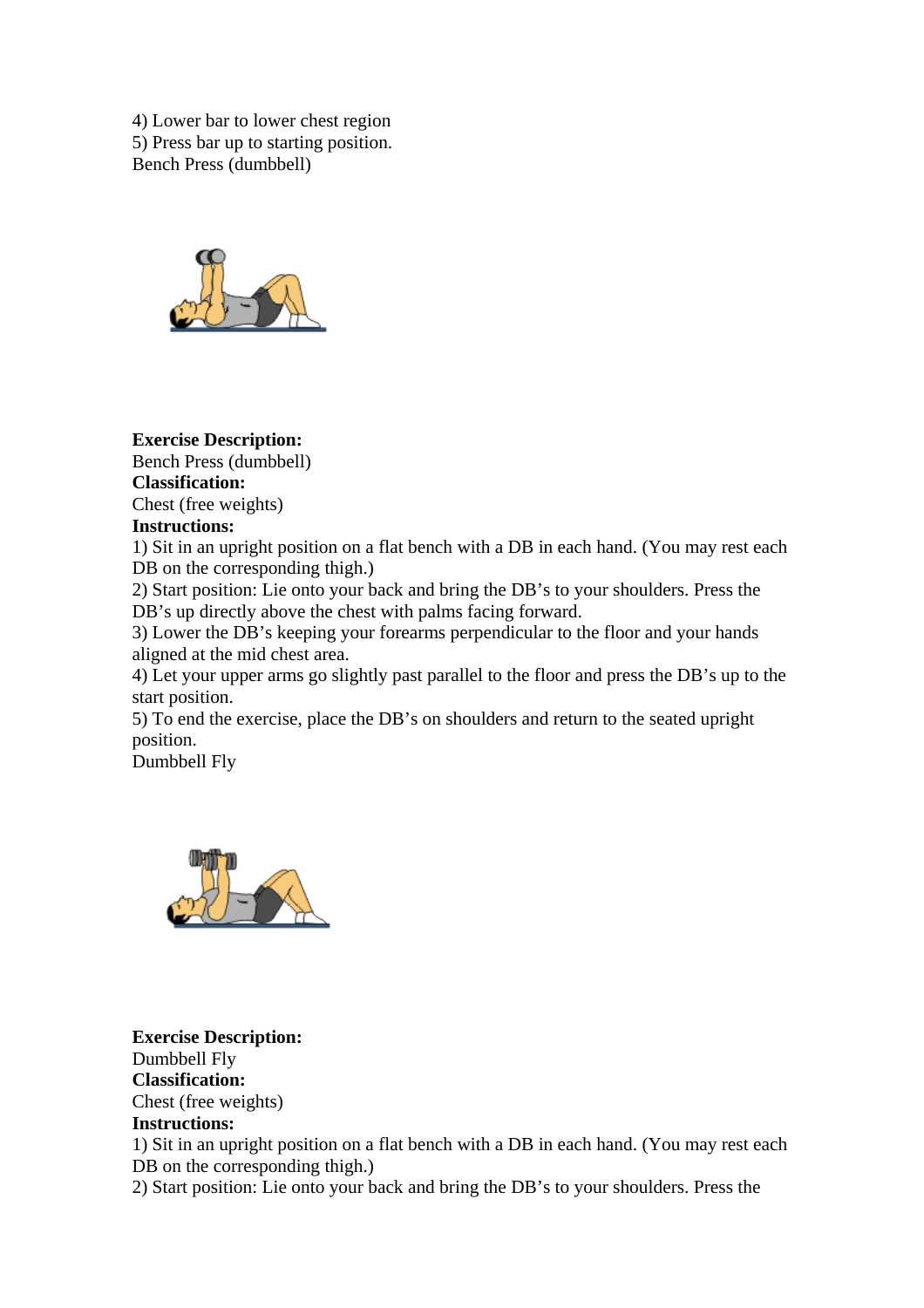DB's up directly above the chest with the DB's almost touching and palms facing each other (neutral grip).

3) Keeping the elbows slightly bent, lower the DB's out and away from each other in an arcing motion with hands aligned with the nipple-line.

4) Let your upper arm go parallel to slightly past parallel to the ground before returning to the start position.

5) To end the exercise, place the DB's on shoulders and return to the seated upright position.

Dumbbell Pullover



# **Exercise Description:** Dumbbell Pullover **Classification:**

Chest (free weights) **Instructions:**

Lie on your back on a flat bench forming a table top with your body.

Place dumbbell on chest with handle perpendicular to chest. Grasp DB as shown.

Start position: Extend elbows and raise DB even with the eye-line.

With elbows slightly bent, lower DB back even to slightly below head level. Return to start position.

Remember to keep both feet flat on the floor at all times and keep the lower back in a neutral position. Hyperextension or arching of the back may cause injury. Never lock out elbows. If maintaining stability is difficult, lower hips below parallel until stability is established.

Decline Dumbbell Bench Press



**Exercise Description:** Decline Dumbbell Bench Press **Classification:**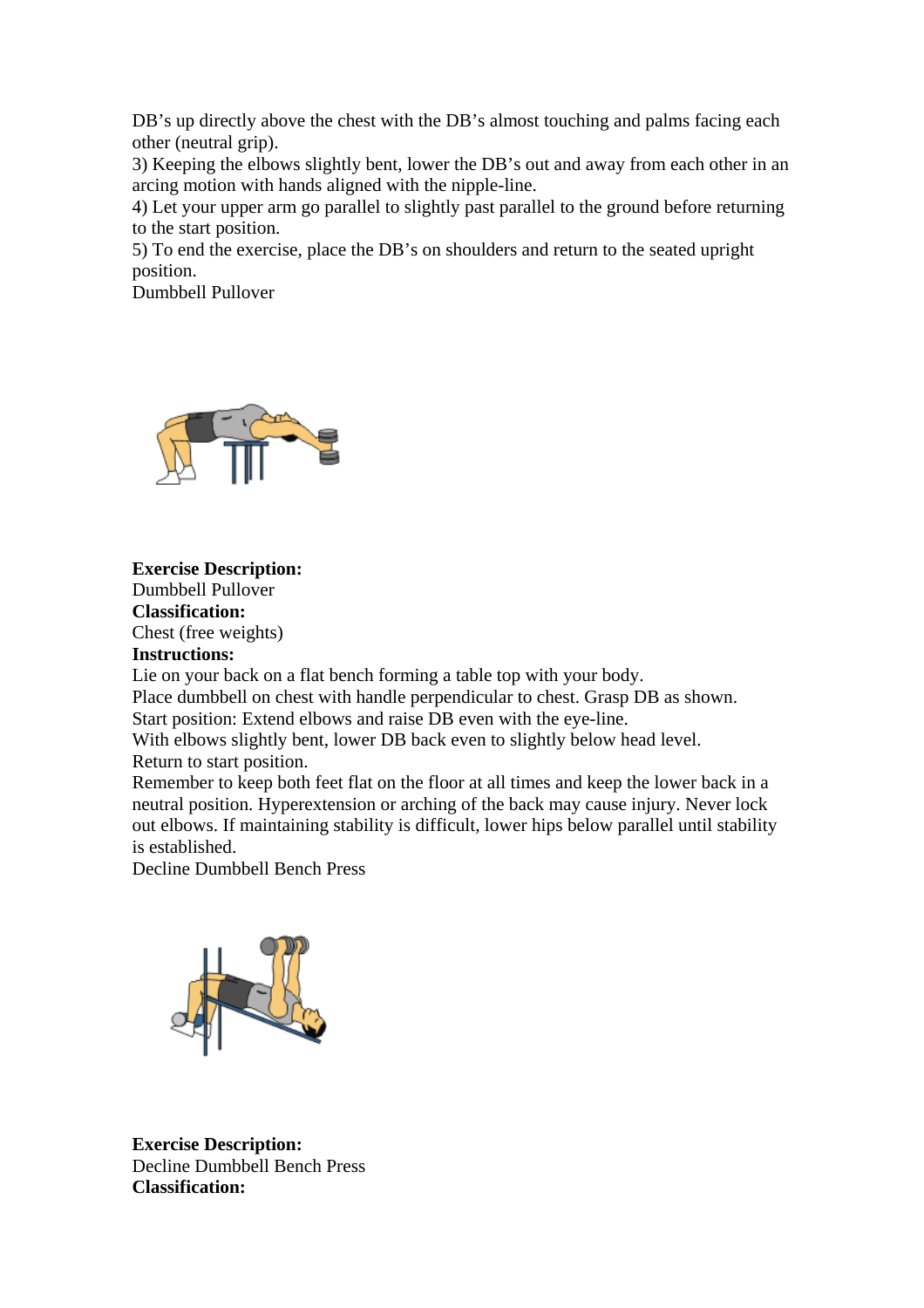# Chest (free weights)

### **Instructions:**

Position yourself on the decline bench by securing your feet on the provided pads (if available). Rest each DB on the corresponding thigh.

Start position: Lie onto your back and bring the DB's to your shoulders. Press the DB's up directly over chest with palms facing forward.

Lower the DB's keeping your forearms perpendicular to the floor and your hands aligned approximately at the upper chest level.

Let your upper arms go slightly past parallel to the floor and press the DB's up to the start position.

To end the exercise, place the DB's on the corresponding thigh and sit back up to an upright position.

Incline Dumbbell Chest Fly



**Exercise Description:**

Incline Dumbbell Chest Fly

# **Classification:**

Chest (free weights)

### **Instructions:**

Lie back onto an incline bench (45° or less) with a DB in each hand. (You may rest each DB on the corresponding thigh.)

Start position: Bring the DB's to your shoulders. Press the DB's up directly above the head with palms facing each other.

Lower the DB's out and away so that yoru forearms are almost parallel to the floor and your hands aligned approximately at the upper chest level.

Let your upper arms go slightly past parallel to the floor and pull the DB's up to the start position as if you were wrapping your arms around a tree. Some may say act like you are hugging someone.

To end the exercise, lower the DB's at your side or on the corresponding thigh.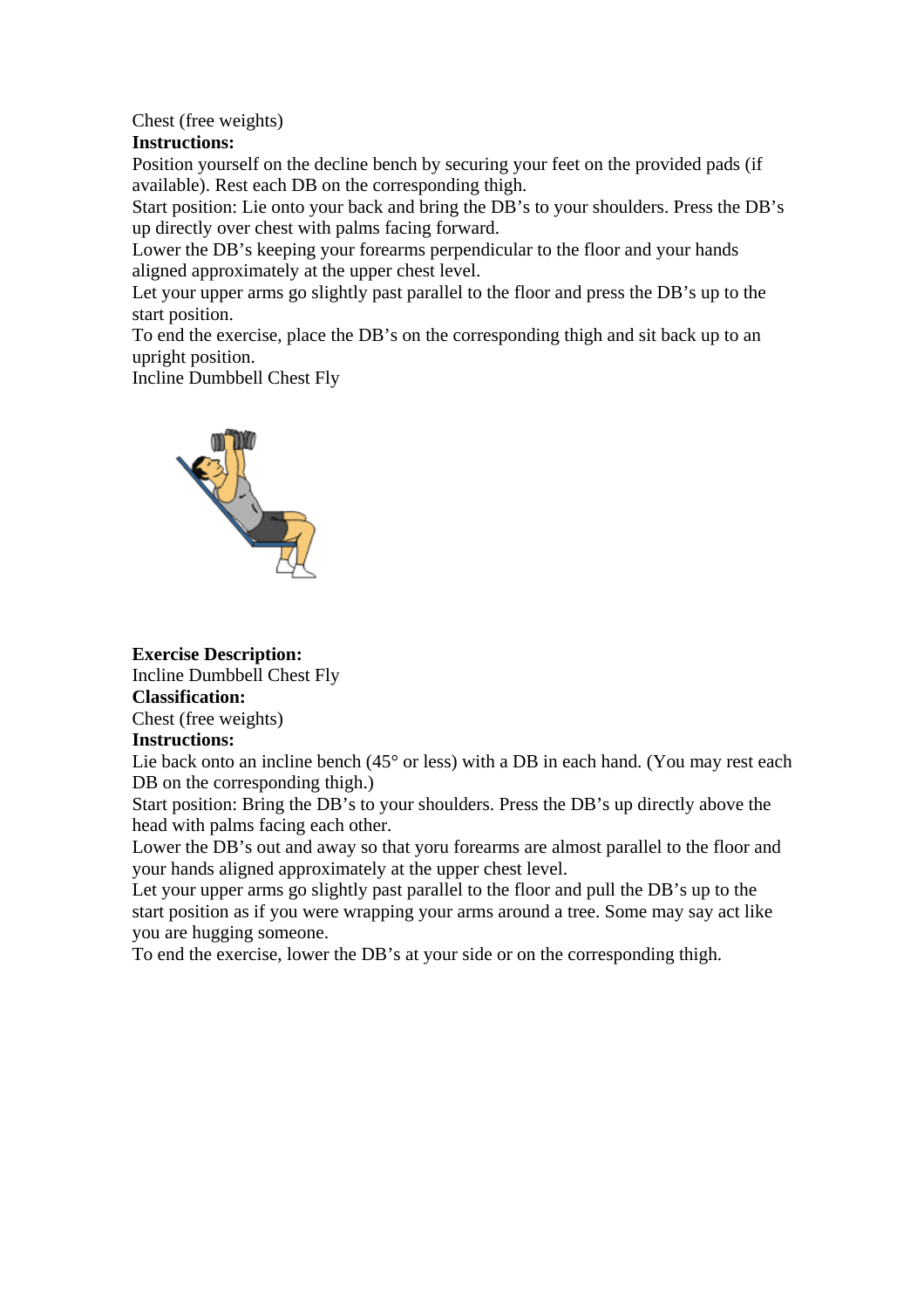# Close Grip Bench Press



### **Exercise Description:**

Close Grip Bench Press **Classification:** Chest (free weights)

# **Instructions:**

1) Lie on back with head underneath bar, eyes aligned with bar, and feet flat on floor.

2) Position hands on bar shoulder width to slightly closer than shoulder width apart.

3) Start position: Lift bar off rack with bar directly over head.

4) Lower bar to chest at the mid to lower chest level keeping elbows pointing forward throughout movement.

5) Press bar up to starting position.

6) Remember to keep both feet flat on the floor at all times and keep the lower back in a neutral position. Hyperextension or arching of the back may cause injury. Never lock out elbows. Do not allow bar to bounce off chest.

Alternating Dumbbell Bench Press



**Exercise Description:** Alternating Dumbbell Bench Press **Classification:** Chest (free weights) **Instructions:**

1. Sit in an upright position on a flat bench with a DB in each hand. (You may rest each DB on the corresponding thigh.)

2. Start position: Lie onto your back and bring the DB's to your shoulders. Press one DB up directly above the chest with palm facing forward.

3. Lower the DB keeping your forearms perpendicular to the floor and your hands aligned at the mid to lower chest level and then press with the other arm.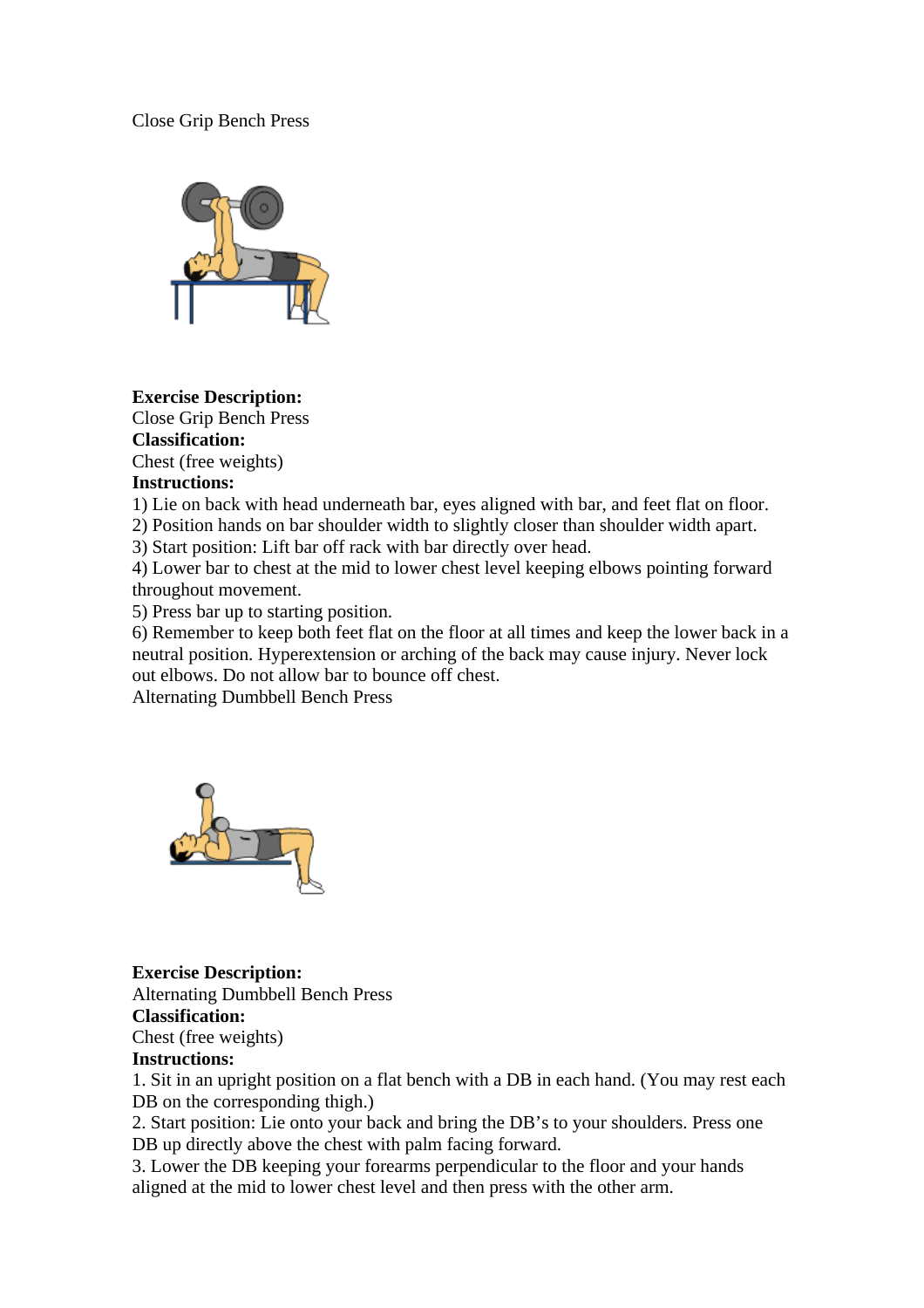4) Let your upper arms go slightly past parallel to the floor and press the DB's up to the start position.

5) To end the exercise, place the DB's on shoulders and return to the seated upright position.

6) Remember to keep both feet flat on the floor at all times and keep the lower back in a neutral position. Hyperextension or arching of the back may cause injury. Never lock out elbows.

Towel Bench Press



**Exercise Description:**

Towel Bench Press

**Classification:**

Chest (free weights)

**Instructions:**

1) Lie on back with head underneath bar, eyes aligned with bar, and feet flat on floor. Place a towel 4-5 inches thick on your chest.

2) Position hands on bar wider than shoulder width or lower the unloaded bar to chest and position grip to where forearms are perpendicular to the floor.

3) Start position: Lift bar off rack with bar directly over head.

4) Lower bar to towel at the mid to lower chest level.

5) Press bar up to starting position.

6) Remember to keep both feet flat on the floor at all times and keep the lower back in a neutral position. Hyperextension or arching of the back may cause injury. Never lock out elbows. Do not allow bar to bounce off chest

DB flat to incline flyes



**Exercise Description:** DB flat to incline flyes **Classification:**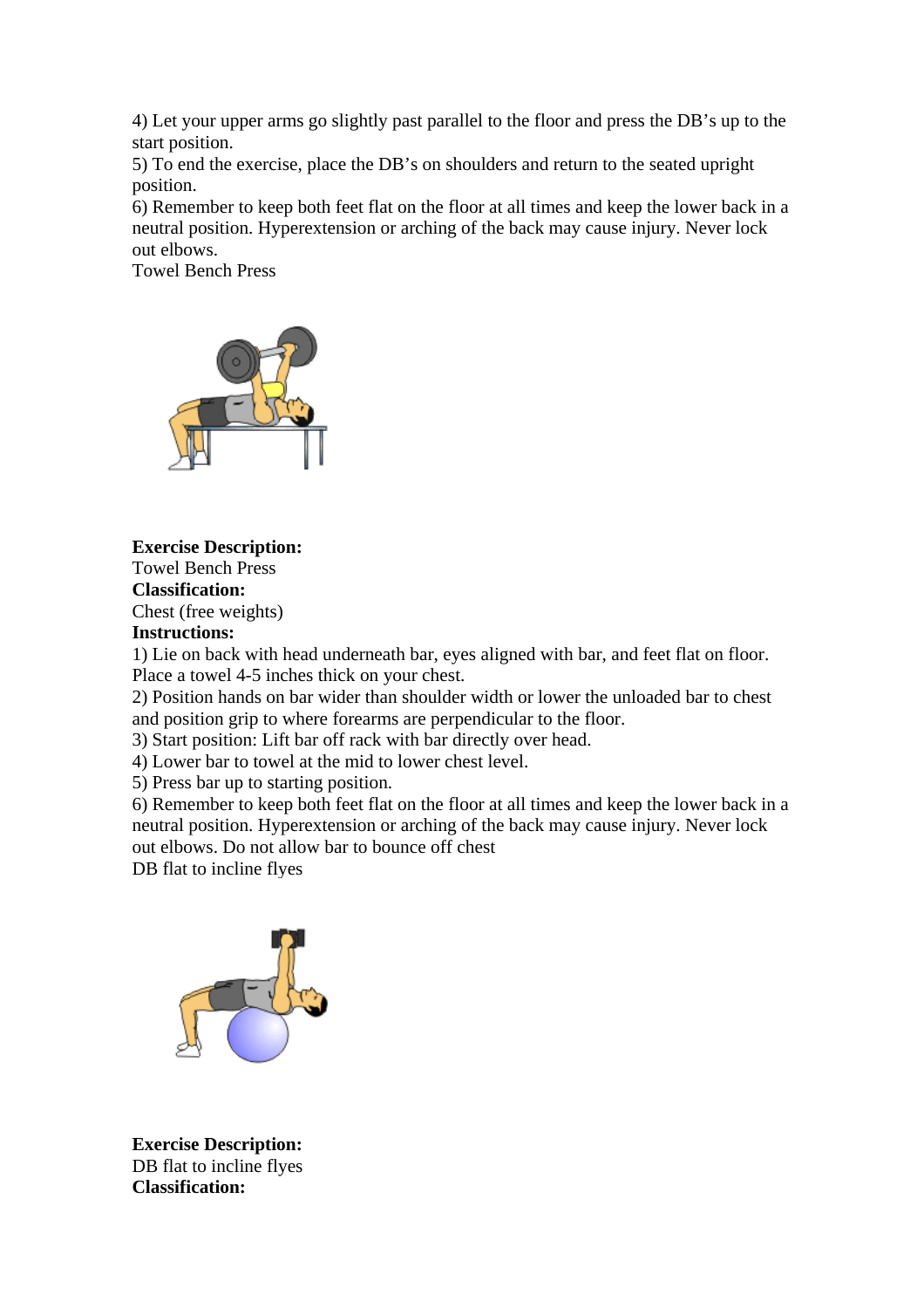Chest (free weights)

# **Instructions:**

1) Sit in upright position on flexaball with feet flat on floor.

2) Walk feet forward allowing flexaball to roll underneath body until it is positioned on mid to upper back region (you may rest head on flexaball). Raise hips to create a "table top" position parallel to floor.

3) Start position: Maintaining stability, bring DB's to shoulders and press up positioning DB's above the chest with palms facing each other (neutral grip).

4) Keeping the elbows slightly bent, lower the DB's out and away from each other in an arcing motion with hands aligned with the nipple-line.

5) Let your upper arm go parallel to slightly past parallel to the ground before returning to the start position.

6) As you lift the dumbells back to the starting position drop your hips into an incline position.

7) Remember to keep both feet flat on the floor at all times and keep the lower back in a neutral position.

One arm chest press and thrust



**Exercise Description:**

One arm chest press and thrust **Classification:**

Chest (free weights)

# **Instructions:**

1) Walk feet forward allowing flexaball to roll underneath body until it is positioned on mid to upper back region (you may rest head on flexaball). Raise hips to create a "table top" position parallel to floor.

3) Start position: Maintaining stability, bring 1 DB to shoulder and press up positioning DB above the chest with palm facing forward.

4) Lower the DB keeping your forearm perpendicular to the floor and your hand aligned at the nipple line.

5) Let your upper arm go slightly past parallel to the floor and press the DB up to the start position. As you press up forcefully bring the other arm down towards the shoulder.

6) Your body should rotate just a little with this type of movement. Complete prescribed repetitions and then perform with other arm.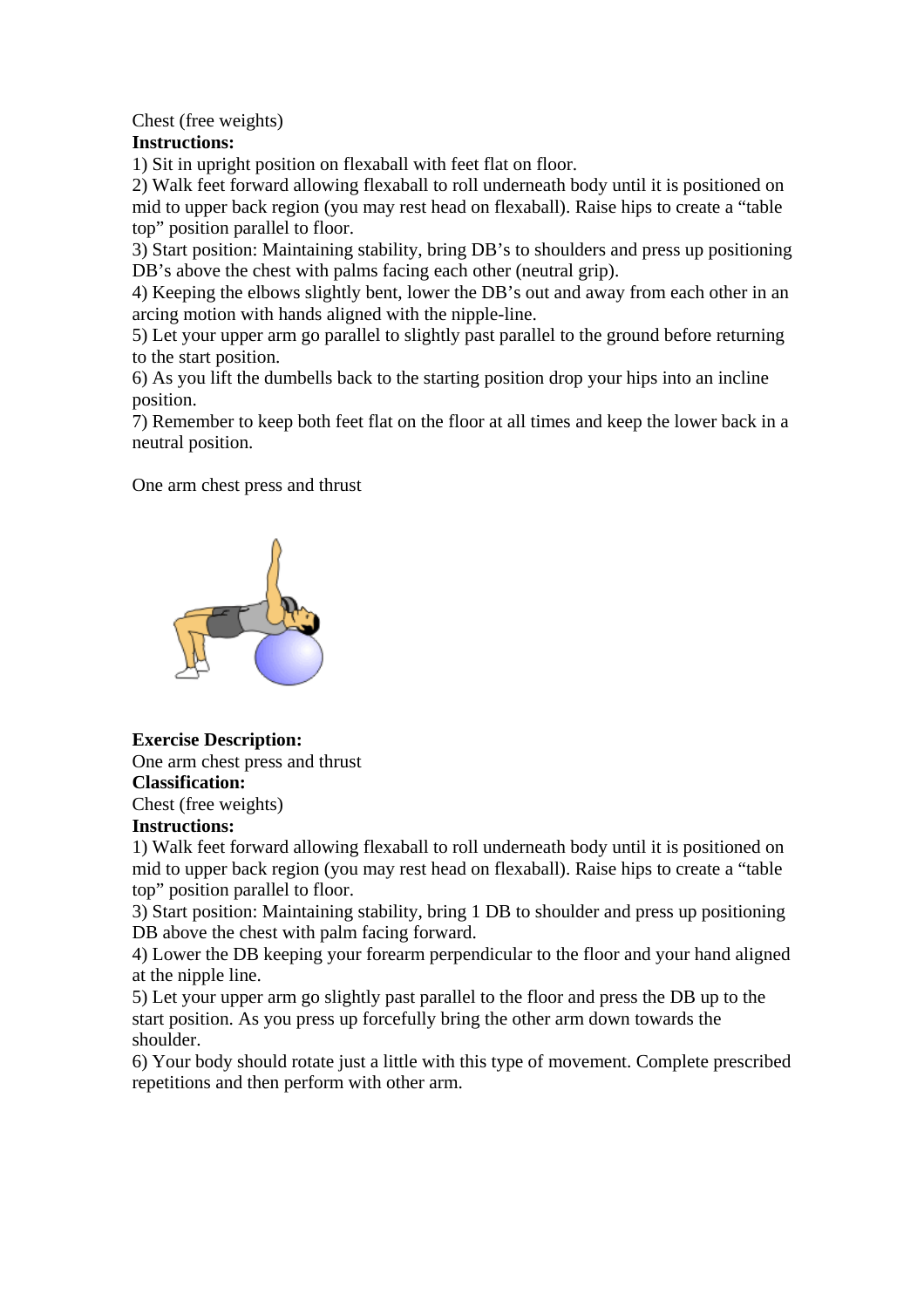Supine DB chest press on ball



**Exercise Description:** Supine DB chest press on ball **Classification:** Chest (free weights)

### **Instructions:**

1. Lie on your back on a stability ball with your hips parallel with your upper body.

2. Hold a dumbell in each hand with your arms extended.

3. Bend your elbows and lower the dumbells down towards your chest. Keep your elbows at about 90 degrees and your wrists directly above your elbows.

4. Return to the starting position and repeat.

Incline DB chest press



**Exercise Description:**

Incline DB chest press

# **Classification:**

Chest (free weights)

### **Instructions:**

1. Lie on the ball so that the ball is under your upper back. Drop your hips so that they are only a couple of inches off the floor.

2. Start with the dumbells at shoulder level and proceed to press them straight up toward the ceiling.

3. Remember to keep your hands directly above your elbows during the press phase. The dumbells should end up directly above your chest.

4. Return to the starting position and repeat.

Kneeling pushup with hands on ball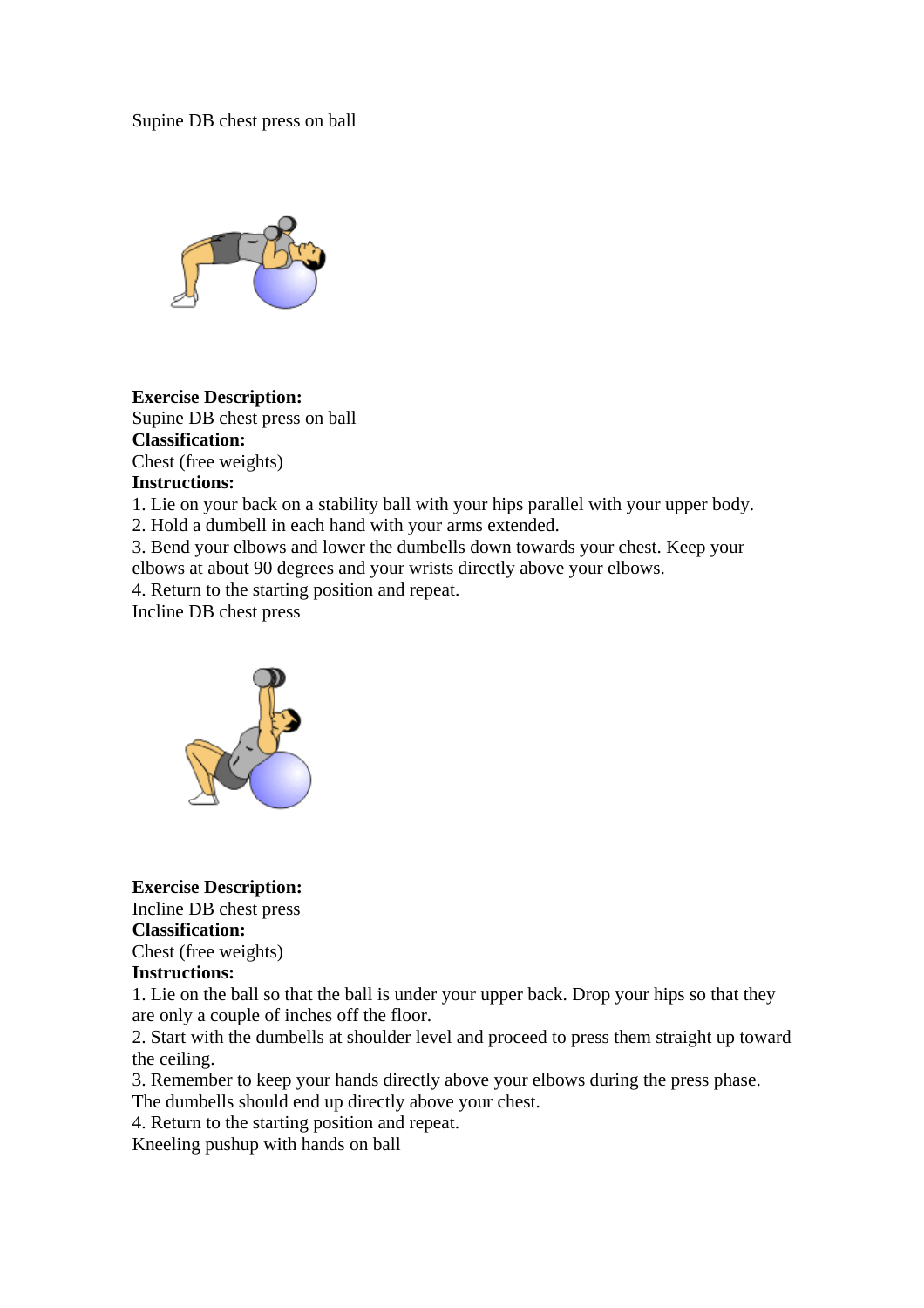

# **Exercise Description:**

Kneeling pushup with hands on ball **Classification:** Chest (free weights) **Instructions:**

1) Get on your knees and place hands 6-8 inches apart onto the flexaball.

2) Start position: Align hands at nipple line and extend the arms to raise body up. Trunk and hips should be in a straight line.

3) Lower your entire body (legs, hips, trunk, and head) 1-2 inches from the flexaball.

4) Return to the start position by extending at the elbows and pushing the body up. Pushups with hands on ball



**Exercise Description:** Pushups with hands on ball **Classification:** Chest (free weights) **Instructions:**

1) Get on your knees and place hands 6-8 inches apart onto the flexaball.

2) Start position: Align hands at nipple line, place feet hip width apart on toes, and extend the arms to raise body up. Trunk and hips should be in a straight line.

3) Lower your entire body (legs, hips, trunk, and head) 1-2 inches from the flexaball.

4) Return to the start position by extending at the elbows and pushing the body up. Barbell Incline Chest Press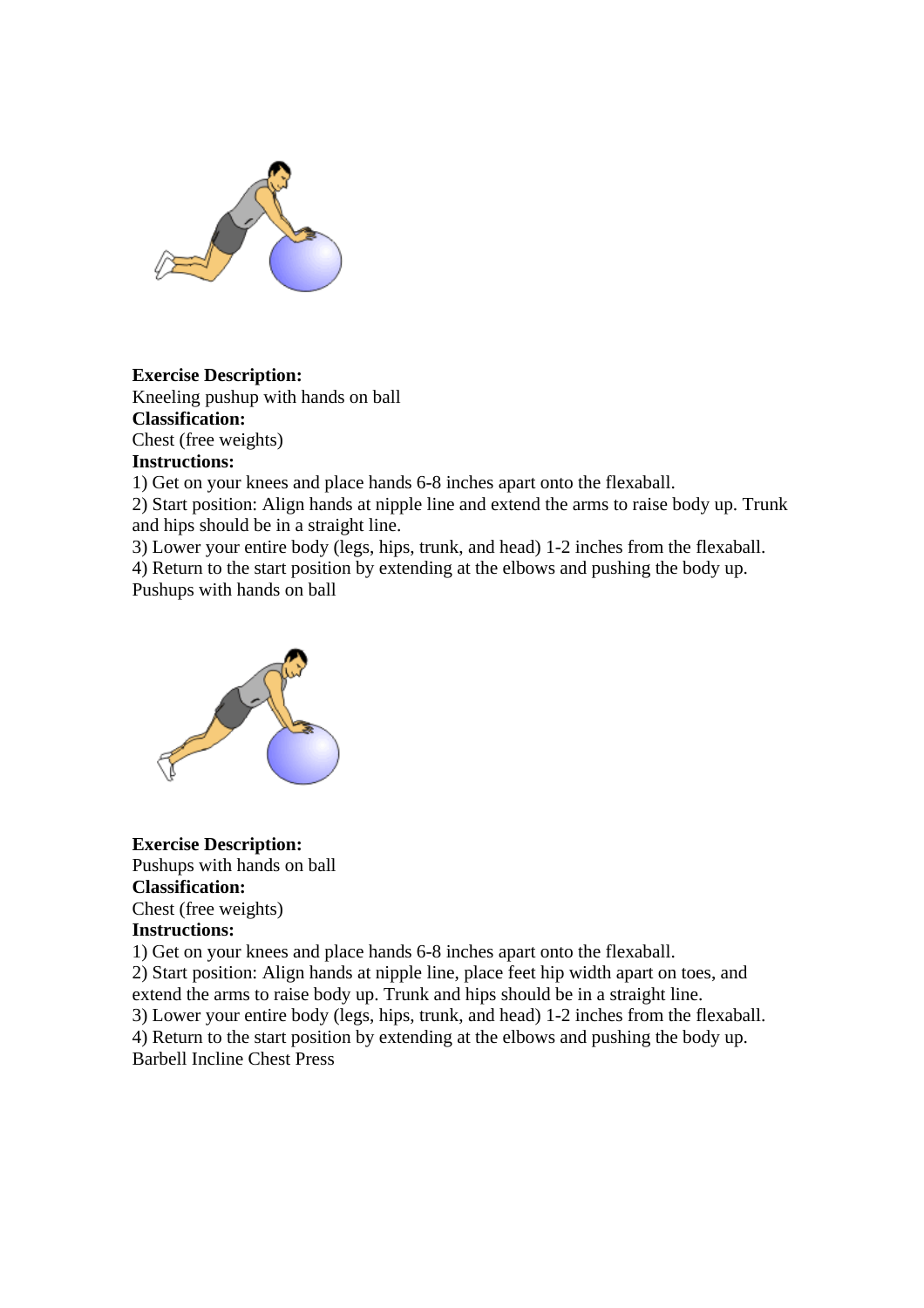

**Exercise Description:** Barbell Incline Chest Press **Classification:** Chest (free weights)

# **Instructions:**

1) Lie back onto incline bench (45° or less) with feet flat on floor.

2) Position hands on bar wider than shoulder width or lower the unloaded bar to upper chest (where collar bone and sternum joins) and position grip to where forearms are perpendicular to the floor.

3) Start position: Lift bar off rack with bar directly over head.

4) Lower bar to upper chest (where collarbone and sternum joins)

5) Press bar up to starting position.

Incline DB chest press



**Exercise Description:** Incline DB chest press

**Classification:** Chest (free weights)

# **Instructions:**

1. Start by lying on an inclined bench and hold dumbells at chest level with your palms facing forward.

2. Press the dumbells straight up towards the ceiling until your arms are extended.

3. Return to the starting position and repeat according to the prescribed repetitions.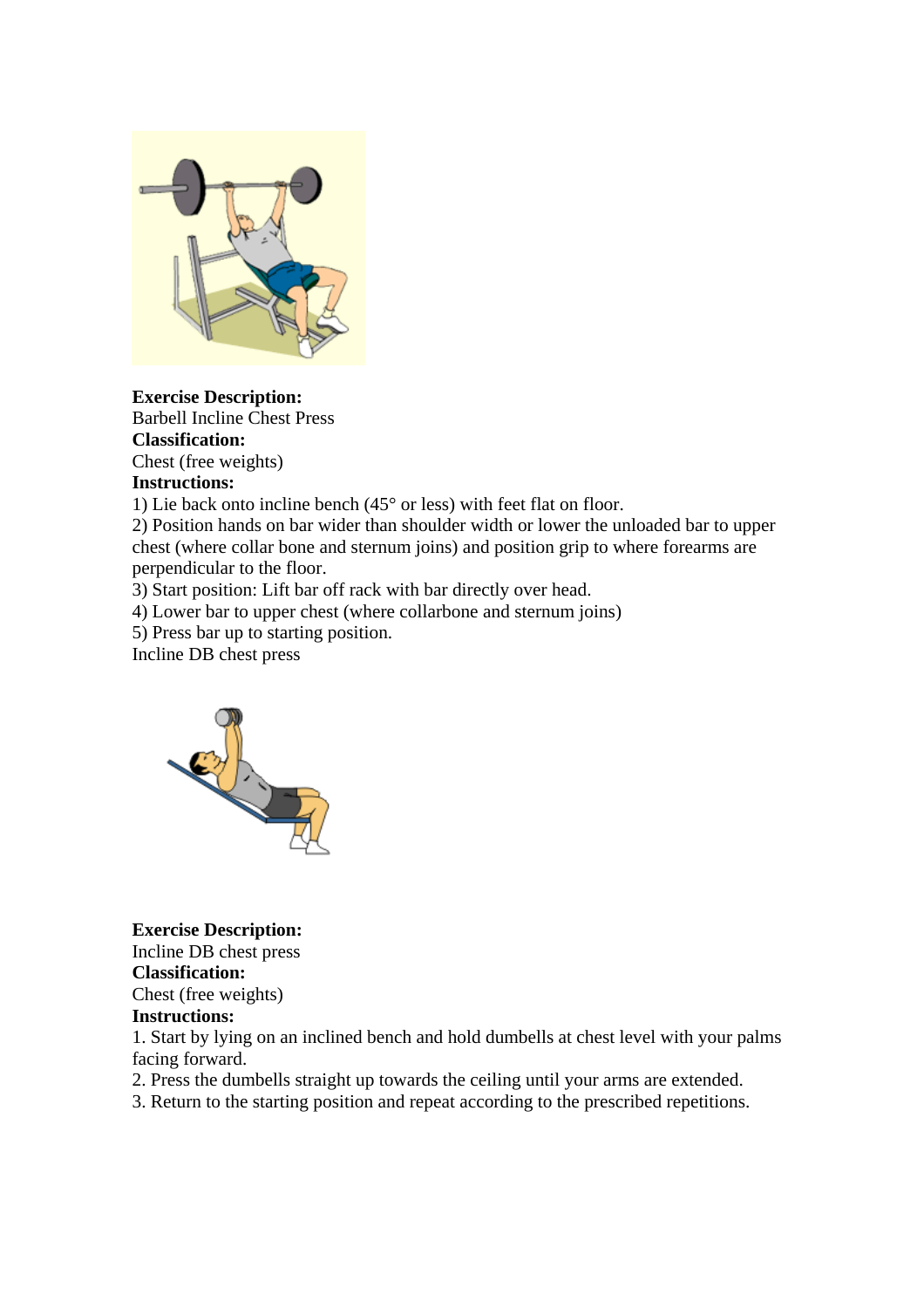Palms out Incline DB chest flye



**Exercise Description:**

Palms out Incline DB chest flye **Classification:**

Chest (free weights)

### **Instructions:**

1. Start by lying on an inclined bench and hold dumbells at chest level with your palms facing forward.

2. Press the dumbells straight up towards the ceiling until your arms are extended.

3. Keeping your arms semi straight and slowly lower them out and away from your body.

4. Once your upper arm reaches parallel with the floor return to the starting position as if you are hugging someone. Remember to keep your arms semi straight throughout the movement.

3. Return to the starting position and repeat according to the prescribed repetitions. Incline DB press (palms in)



**Exercise Description:** Incline DB press (palms in) **Classification:** Chest (free weights) **Instructions:**

1. Lie on an incline bench with dumbells at chest level and palms in facing each other.

2. Press the dumbells up towards the ceiling keeping your palms facing each other.

3. Return to the starting position and repeat for the required number of repetitions.

DB chest press ( palms in)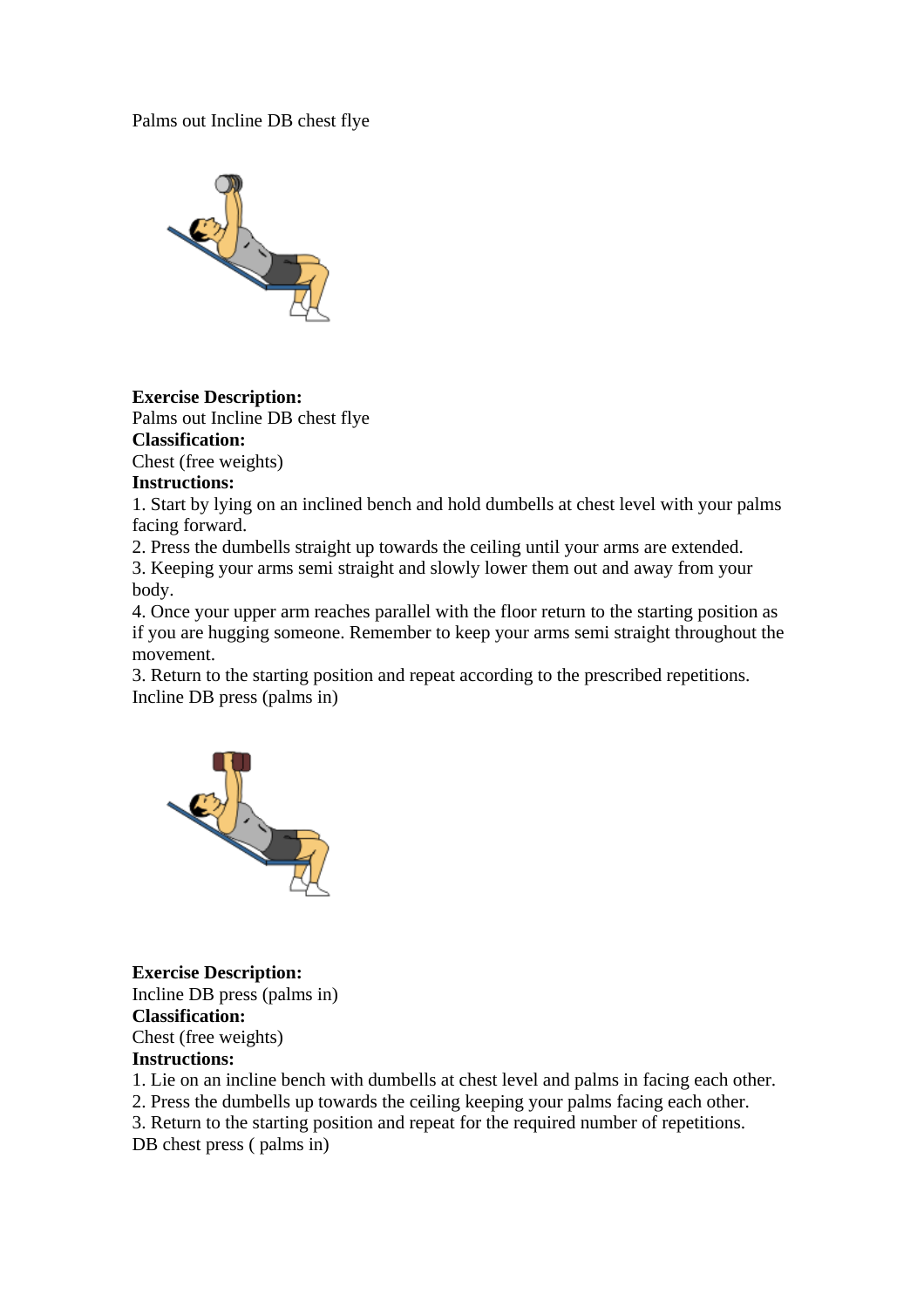

**Exercise Description:** DB chest press ( palms in) **Classification:** Chest (free weights)

# **Instructions:**

1. Lie on your back with dumbells at chest level.

2. Your palms should be facing each other.

3. Proceed to press the dumbells straight up until your arms are extended. Keep your palms facing each other.

4. Return to the starting position and repeat.

DB chest flye (palms forward)



**Exercise Description:** DB chest flye (palms forward) **Classification:** Chest (free weights)

### **Instructions:**

1. Lie on your back with the dumbells extended over your chest and palms facing forward.

2. Keeping your arms semi straight lower them out and to the side until your upper arm is parallel to your body. Keep your palms facing forward.

3. Once you reach parallel raise your arms back up in a semi circle arc keeping your arms semi straight throughout the movement.

One Arm One Leg DB Chest Press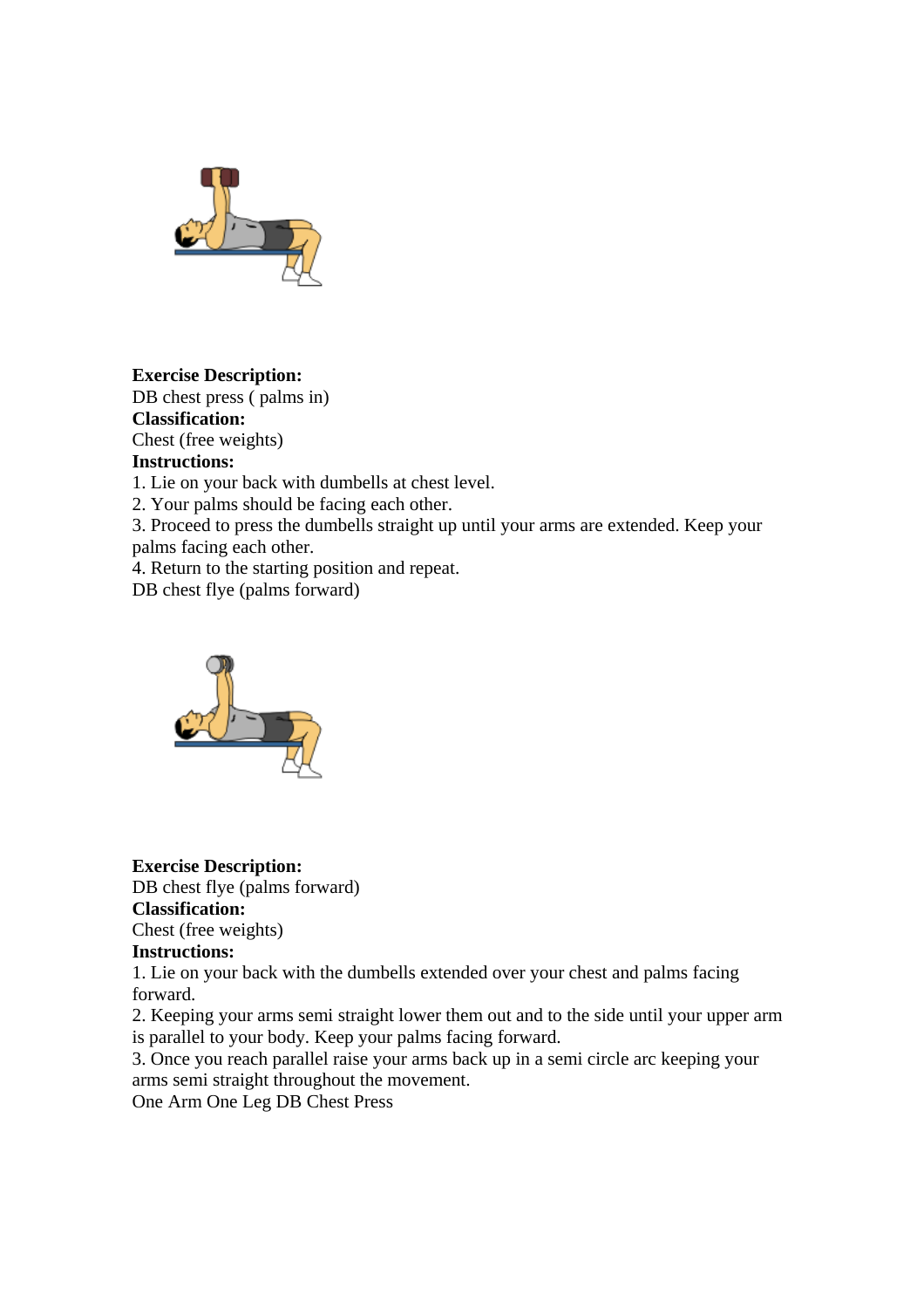

# **Exercise Description:**

One Arm One Leg DB Chest Press **Classification:** Chest (free weights)

# **Instructions:**

1. Start by lying on your back on the ball. Holding a dumbell in one hand with your elbow out raise the same leg or opposite leg off the floor.

2. Contract your abdominals to maintain stability and once you are stabilized press the dumbell up above your chest.

3. Continue for the required number of repetitions and then repeat with opposite arm and leg.

1 Arm DB Chest Press on ball



# **Exercise Description:** 1 Arm DB Chest Press on ball

### **Classification:**

Chest (free weights)

### **Instructions:**

1. Start by lying on your back on the ball. Holding a dumbell in one hand with your elbow out with both feet on the floor.

2. Contract your abdominals to maintain stability and once you are stabilized press the dumbell up above your chest.

3. Continue for the required number of repetitions and then repeat with opposite arm.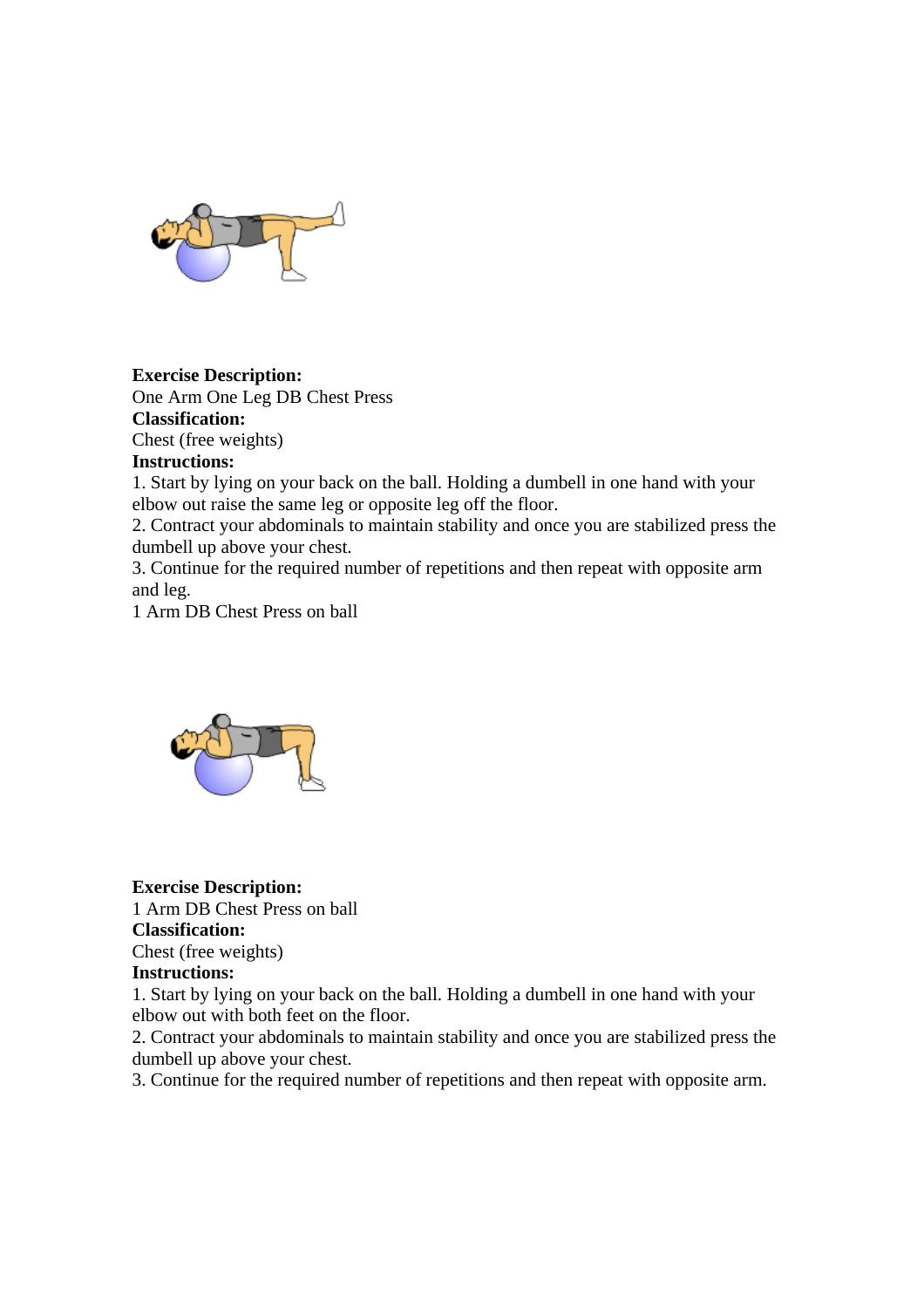### 1 Leg Alt Arm Chest Press



**Exercise Description:** 1 Leg Alt Arm Chest Press **Classification:** Chest (free weights)

### **Instructions:**

1. Start by lying on your back on the ball. Holding a dumbell in each hand with your elbows out raise one leg off the floor.

2. Contract your abdominals to maintain stability and once you are stabilized alternate and press the dumbells up above your chest.

3. Continue for the required number of repetitions. Switch legs for the next set.

1 Leg DB chest press on ball



# **Exercise Description:**

1 Leg DB chest press on ball **Classification:**

Chest (free weights)

### **Instructions:**

1. Start by lying on your back on the ball. Holding a dumbell in each hand with your elbows out raise one leg off the floor.

2. Contract your abdominals to maintain stability and once you are stabilized press the dumbell up above your chest.

3. Continue for the required number of repetitions and then repeat with opposite leg on the next set.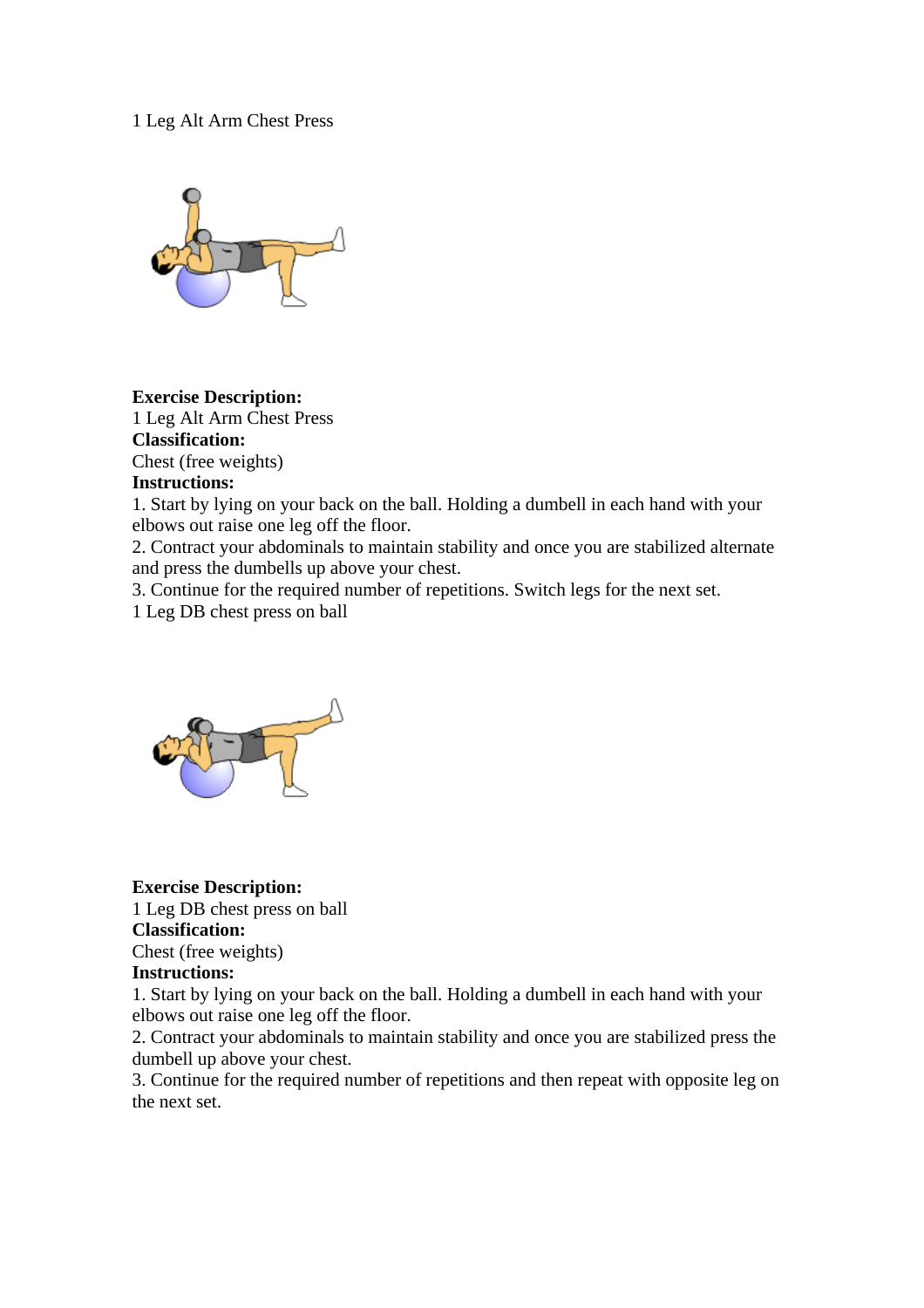### Alternating DB Chest Press on Ball



**Exercise Description:** Alternating DB Chest Press on Ball **Classification:** Chest (free weights)

### **Instructions:**

1. Start by lying on your back on the ball. Hold a dumbell in each hand with your elbows out.

2. Contract your abdominals to maintain stability and once you are stabilized alternate and press one dumbell up above your chest. Then press the other dumbell.

3. Continue for the required number of repetitions.

Decline DB Chest Flye



**Exercise Description:** Decline DB Chest Flye **Classification:** Chest (free weights)

#### **Instructions:**

1. Lie on a decline bench with the dumbells extended above your chest.

2. Keeping your arms semi straight bring them out to the sides and away from your body. Stop when your arms reach parallel with your body.

3. Bring them back up to the top in the same arc that you brought them down with.

4. Repeat for the recommended repetitions.